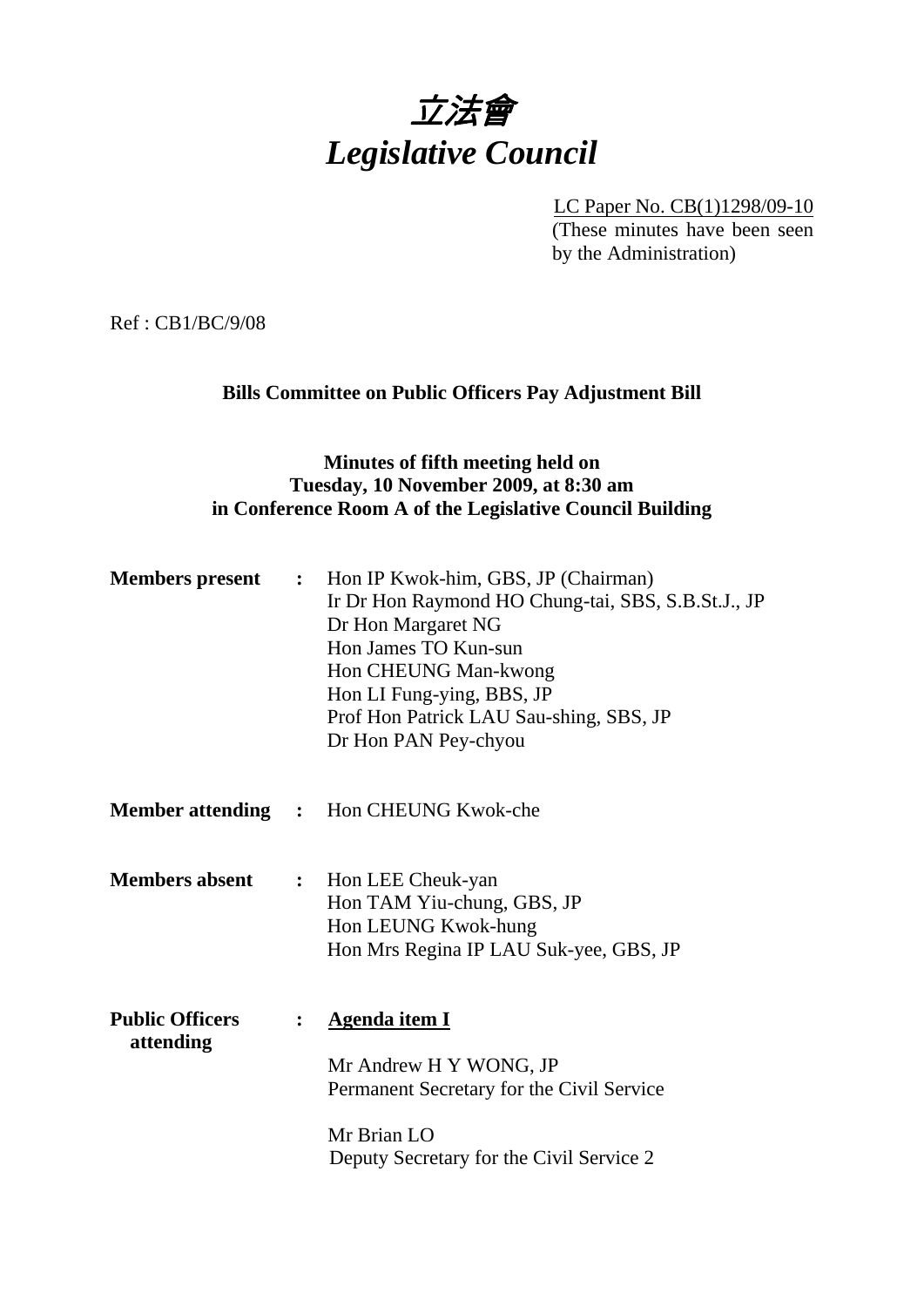|                                         | Mr Chris SUN<br><b>Principal Assistant Secretary</b><br>for the Civil Service (Pay and Leave)                 |
|-----------------------------------------|---------------------------------------------------------------------------------------------------------------|
|                                         | Mr Eamonn MORAN, JP<br>Law Draftsman<br>Department of Justice                                                 |
|                                         | Ms Frances HUI<br><b>Senior Government Counsel</b><br>Department of Justice                                   |
|                                         | Miss Ann HON<br><b>Assistant Director of Social Welfare (Subventions)</b><br><b>Social Welfare Department</b> |
|                                         | Ms Lily NG<br><b>Chief Social Work Officer (Subventions)</b><br><b>Social Welfare Department</b>              |
| <b>Attendance by</b><br>:<br>invitation | <b>Agenda item I</b>                                                                                          |
|                                         | <b>Hospital Authority</b>                                                                                     |
|                                         | <b>Mr David ROSSITER</b><br><b>Head of Human Resources</b>                                                    |
|                                         | Ms Iris HO Wai-ngor<br><b>Chief Manager (Human Resources)</b>                                                 |
|                                         | The Hong Kong Council of Social Service                                                                       |
|                                         | Mr Joseph WONG<br><b>Business Director (Corporate Management)</b>                                             |
| <b>Clerk in attendance :</b>            | Ms Joanne MAK<br>Chief Council Secretary (1)2                                                                 |
| <b>Staff in attendance</b>              | Ms Connie FUNG<br>Senior Assistant Legal Adviser 1                                                            |
|                                         | Ms Sarah YUEN<br>Senior Council Secretary (1)6                                                                |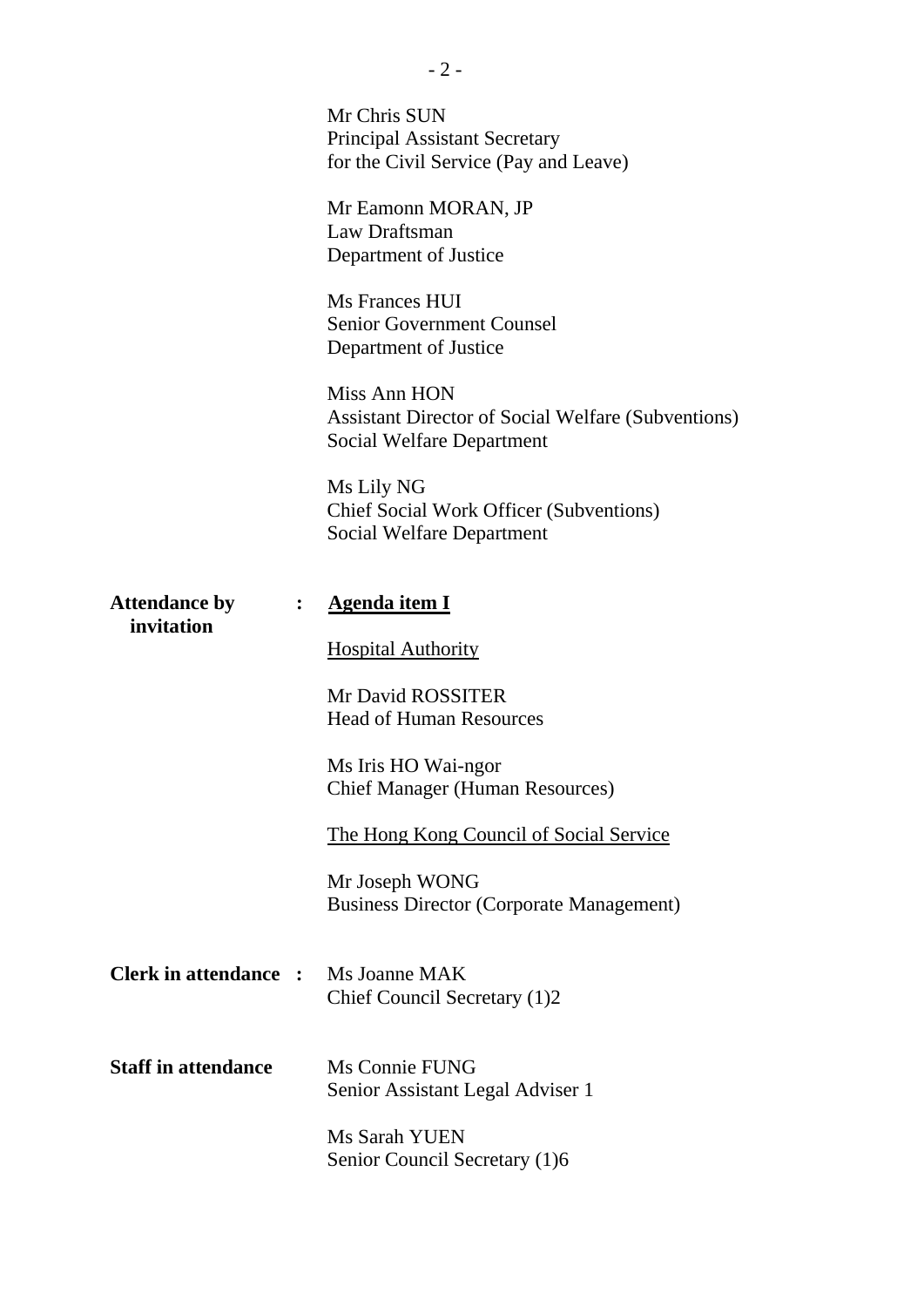Mr Ken WOO Council Secretary (1)2

# **I Meeting with the Administration**

Action

The Bills Committee deliberated (index of proceedings attached at **Annex**).

 Meeting with representatives of Hospital Authority, The Hong Kong Council of Social Service and the Administration  $(LC$  Paper No.  $CB(1)286/09-10(01)$  - Administration's response to issues raised at the meeting on 27 October 2009 LC Paper No. LS9/09-10 - Paper on proposed amendment to lower the percentage of pay reduction prepared by Legal Service Division LC Paper No. CB(1)234/09-10(01) - Letter from The Hong Kong Institute of Education LC Paper No.  $CB(1)250/09-10(01)$  - Letter from the Lingnan University LC Paper No.  $CB(1)250/09-10(02)$  - Letter from the City University of Hong Kong LC Paper No. CB(1)250/09-10(03) - Letter from The Hong Kong University of Science and Technology LC Paper No. CB(1)250/09-10(04) - Letter from The Chinese University of Hong Kong LC Paper No. CB(1)250/09-10(05) - Letter from The University of Hong Kong LC Paper No. CB(1)250/09-10(06) - Letter from Hong Kong Baptist University LC Paper No. CB(1)250/09-10(07) - Letter from The Hong Kong Polytechnic University LC Paper No.  $CB(1)286/09-10(02)$  - Summary of responses of the eight institutions funded by the University Grants Committee prepared by the Legislative Council Secretariat)

2. The Bills Committee met with the Hospital Authority (HA) and The Hong Kong Council of Social Service (HKCSS) to understand how HA and HKCSS's member organizations would adjust the salaries of their staff if the proposed civil service pay adjustments were implemented (consequential pay adjustments).

Admin 3. To facilitate deliberation on the Bill, the Administration was requested to -

(a) Explain how the Government would adjust the subventions for subvented bodies including HA and those in the social welfare sector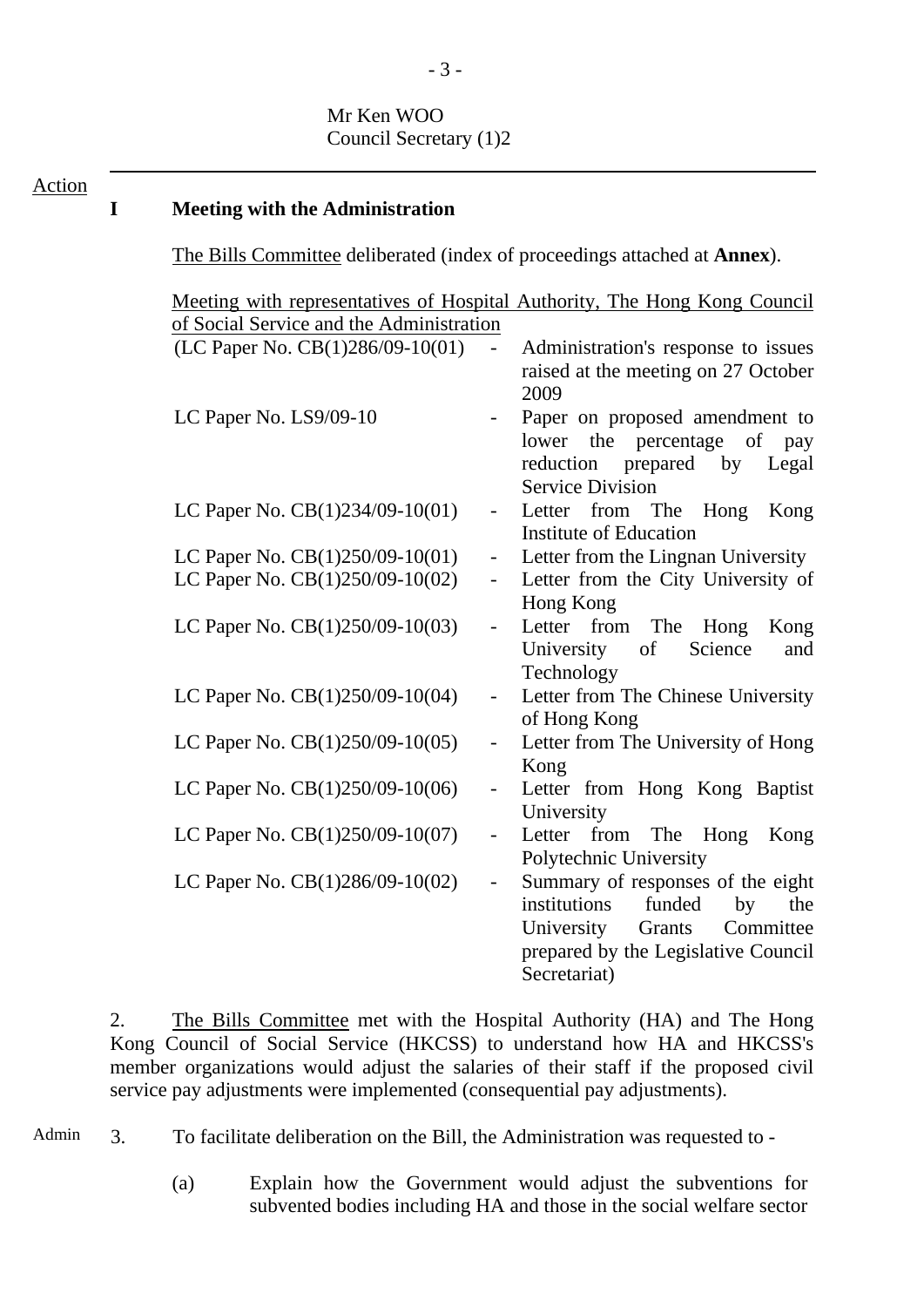following a civil service pay adjustment, including the formulae applied; and

(b) Provide the number of staff members of the Social Welfare Department (SWD) who would be affected by the proposed civil service pay cut.

Clause-by-clause examination of the Bill

| (LC Paper No. CB(3)748/08-09     |                                 | The Bill                             |
|----------------------------------|---------------------------------|--------------------------------------|
| File Ref: CSB/CR/PG/4-085-001/62 | $\frac{1}{2}$ and $\frac{1}{2}$ | The Legislative Council Brief        |
|                                  |                                 | issued by the Civil Service Bureau   |
| File Ref.: CSBCR/PG/4-085-001/62 |                                 | - The Legislative Council Brief      |
|                                  |                                 | issued by the Civil Service Bureau   |
| LC Paper No. LS 99/08-09         |                                 | Legal Service Division Report on     |
|                                  |                                 | the Bill                             |
| LC Paper No. CB(1)2708/08-09(01) | $\frac{1}{2}$ and $\frac{1}{2}$ | Senior Assistant Legal Adviser's     |
|                                  |                                 | letter dated 15 September 2009 to    |
|                                  |                                 | Administration<br>and<br>the<br>the. |
|                                  |                                 | Administration's reply letter dated  |
|                                  |                                 | 18 September 2009)                   |

4. The Bills Committee examined clauses 1 to 5 of the Bill.

5. Members agreed that additional meetings would be held on the following dates –

- (a) Friday, 20 November 2009, at 8:30 am;
- (b) Monday, 23 November 2009, at 4:30 pm; and
- (c) Monday, 30 November 2009, at 4:30 pm.

# **II Any other business**

6. There being no other business, the meeting ended at 9:50 am.

Council Business Division 1 Legislative Council Secretariat 17 March 2010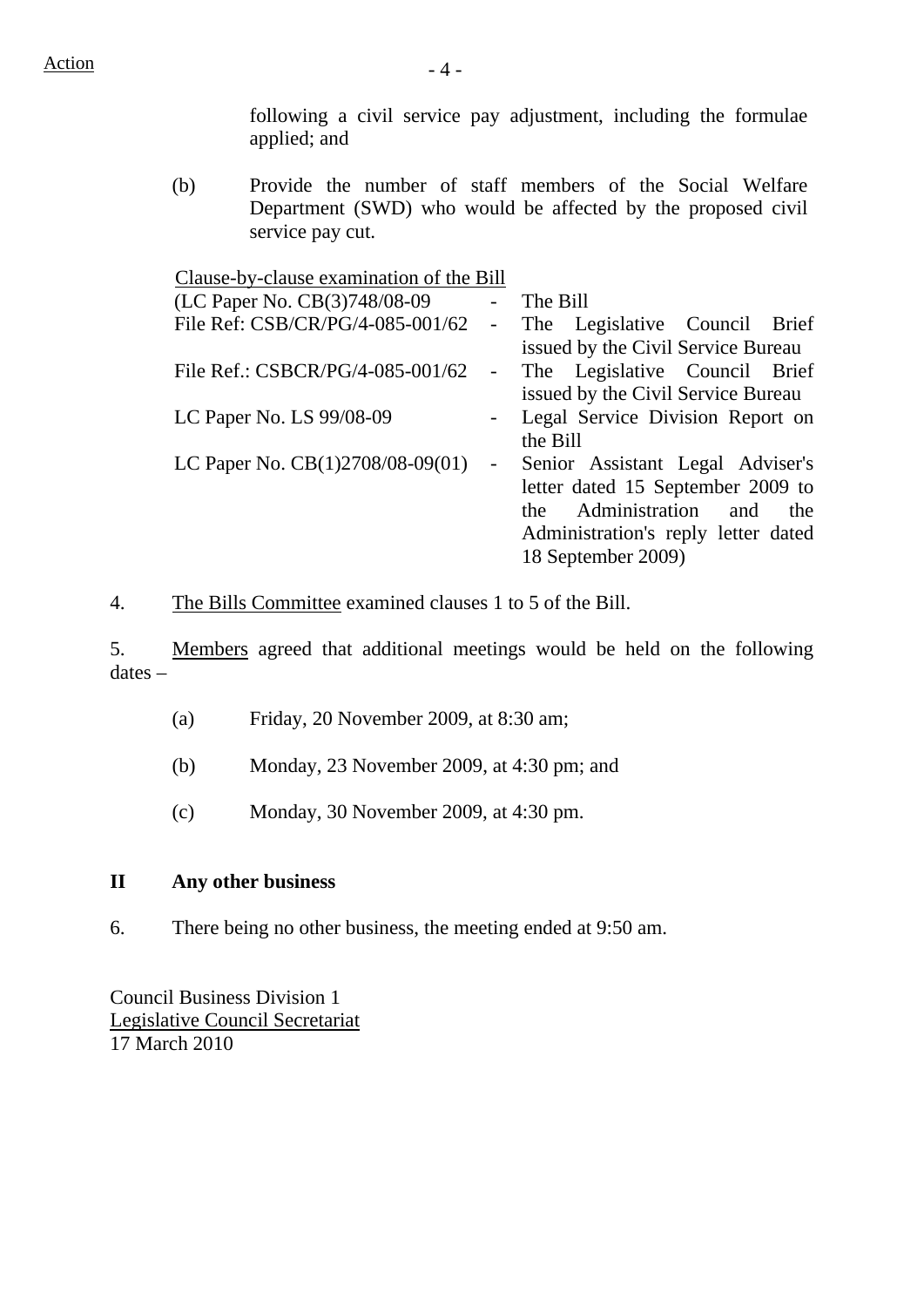#### **Proceedings of the fifth meeting of the Bills Committee on Public Officers Pay Adjustment Bill on Tuesday, 10 November 2009, at 8:30 am in Conference Room A of the Legislative Council Building**

| <b>Time</b><br>marker                                                                                             | <b>Speaker</b>                                       | Subject(s)                                                                                                                                                                                                                                                                                                                                                                                                                                                                                                                                                                                                                                                                                                                                                                                                                                                                | <b>Action required</b> |  |  |  |
|-------------------------------------------------------------------------------------------------------------------|------------------------------------------------------|---------------------------------------------------------------------------------------------------------------------------------------------------------------------------------------------------------------------------------------------------------------------------------------------------------------------------------------------------------------------------------------------------------------------------------------------------------------------------------------------------------------------------------------------------------------------------------------------------------------------------------------------------------------------------------------------------------------------------------------------------------------------------------------------------------------------------------------------------------------------------|------------------------|--|--|--|
|                                                                                                                   | <b>Agenda Item I-Meeting with the Administration</b> |                                                                                                                                                                                                                                                                                                                                                                                                                                                                                                                                                                                                                                                                                                                                                                                                                                                                           |                        |  |  |  |
| Meeting with representatives of Hospital Authority, Hong Kong Council of Social Service<br>and the Administration |                                                      |                                                                                                                                                                                                                                                                                                                                                                                                                                                                                                                                                                                                                                                                                                                                                                                                                                                                           |                        |  |  |  |
| $000000 -$<br>001138                                                                                              | Chairman                                             | Opening remarks                                                                                                                                                                                                                                                                                                                                                                                                                                                                                                                                                                                                                                                                                                                                                                                                                                                           |                        |  |  |  |
| 001139-<br>001326                                                                                                 | HA                                                   | Presentation of views that HA<br>would adjust the salaries of its<br>staff in accordance with the<br>adjustments<br>civil<br>of<br>pay<br>servants at comparable levels<br>(consequential<br>pay<br>adjustments)<br>although<br>for<br>contractual reasons, consent of<br>the HA staff concerned would<br>have to be secured beforehand                                                                                                                                                                                                                                                                                                                                                                                                                                                                                                                                   |                        |  |  |  |
| 001327-<br>001513                                                                                                 | <b>HKCSS</b>                                         | Presentation of views<br>that<br>HKCSS's<br>member<br>organizations would implement<br>consequential<br>the<br>pay<br>adjustments according to their<br>past practices; that if HKCSS's<br>Executive Committee agreed,<br>guidelines would be issued to<br>ensure consistency, and there<br>would<br>sufficient<br>be<br>communication<br>and<br>transparency when making the<br>consequential pay adjustments;<br>and that the major concerns of<br>the employees of subvented<br>social welfare bodies about the<br>likely<br>consequential<br>pay<br>adjustments were whether they<br>would apply to staff receiving<br>pay at the lower segment of a<br>salary scale whose pay points<br>at the upper segment fell within<br>the upper salary band, and<br>whether they would apply to<br>staff employed on projects not<br>funded<br>by<br>Government<br>subventions |                        |  |  |  |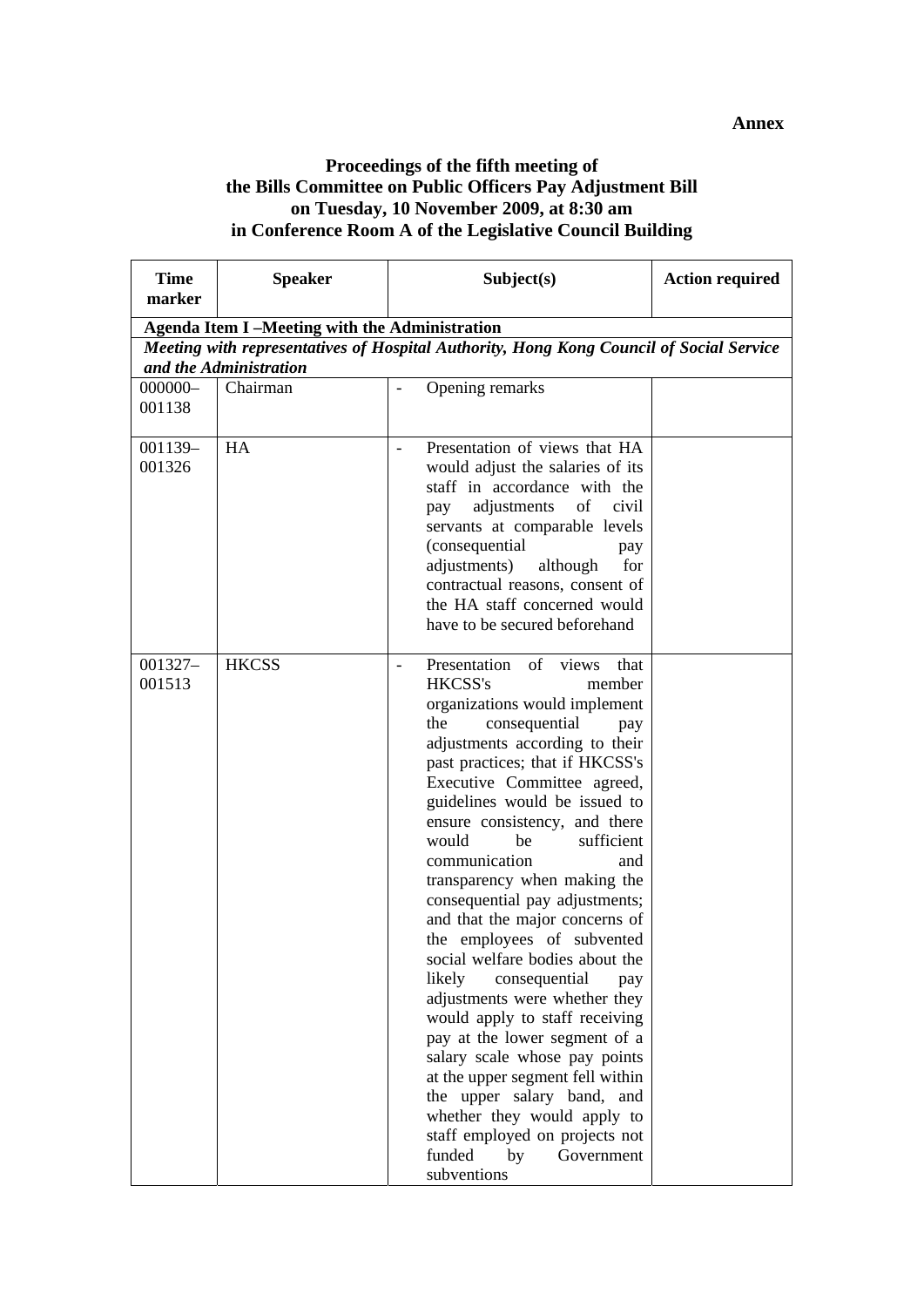| <b>Time</b><br>marker | <b>Speaker</b>                                                    | Subject(s)                                                                                                                                                                                                                                                                                                                                                                                                                                                                                                       | <b>Action required</b> |
|-----------------------|-------------------------------------------------------------------|------------------------------------------------------------------------------------------------------------------------------------------------------------------------------------------------------------------------------------------------------------------------------------------------------------------------------------------------------------------------------------------------------------------------------------------------------------------------------------------------------------------|------------------------|
| $001514-$<br>001644   | Chairman<br>Administration                                        | SWD's<br>explanation<br>of<br>the<br>$\overline{\phantom{0}}$<br>established procedures to be<br>followed if the subventions of<br>the subvented bodies in the<br>social welfare sector were<br>reduced as a result of civil<br>service pay adjustments                                                                                                                                                                                                                                                          |                        |
| $001645-$<br>002244   | Ms LI Fung-ying<br>HA<br><b>HKCSS</b>                             | Discussion on how HA would<br>$\overline{a}$<br>introduce the consequential pay<br>adjustments, and handle cases<br>where the staff concerned did<br>not consent to the adjustments<br>Discussion on Ms LI's concern<br>that subvented social welfare<br>bodies might pass the reduction<br>in their subventions onto junior<br>staff, and on whether HKCSS<br>would issue guidelines<br>to<br>remind<br>its<br>member<br>organizations<br>that<br>consequential pay adjustments<br>should apply to staff in the |                        |
|                       |                                                                   | relevant salary band(s) only                                                                                                                                                                                                                                                                                                                                                                                                                                                                                     |                        |
| $002245-$<br>002730   | Mr<br><b>CHEUNG</b><br>Kwok-che<br><b>HKCSS</b><br>Administration | Discussion<br>whether<br>$\blacksquare$<br>on<br>consequential pay adjustments<br>should be applied to employees<br>in subvented social welfare<br>bodies according to salary band<br>or actual monthly pay                                                                                                                                                                                                                                                                                                      |                        |
|                       |                                                                   | Discussion<br>whether<br>on<br>measures were available to<br>the<br>ensure<br>proper<br>implementation<br>of<br>consequential pay adjustments                                                                                                                                                                                                                                                                                                                                                                    |                        |
| $002731-$<br>003400   | Dr PAN Pey-chyou<br>Administration                                | Discussion on the read-across<br>implications of the proposed<br>civil service pay cut, the<br>unfairness of applying similar<br>pay cuts to staff of subvented<br>bodies to whom the benefits of<br>the civil service might not<br>apply, and the risk that the<br>introduction of legislation to<br>implement the proposed civil<br>service pay cut might be<br>susceptible to judicial review                                                                                                                 |                        |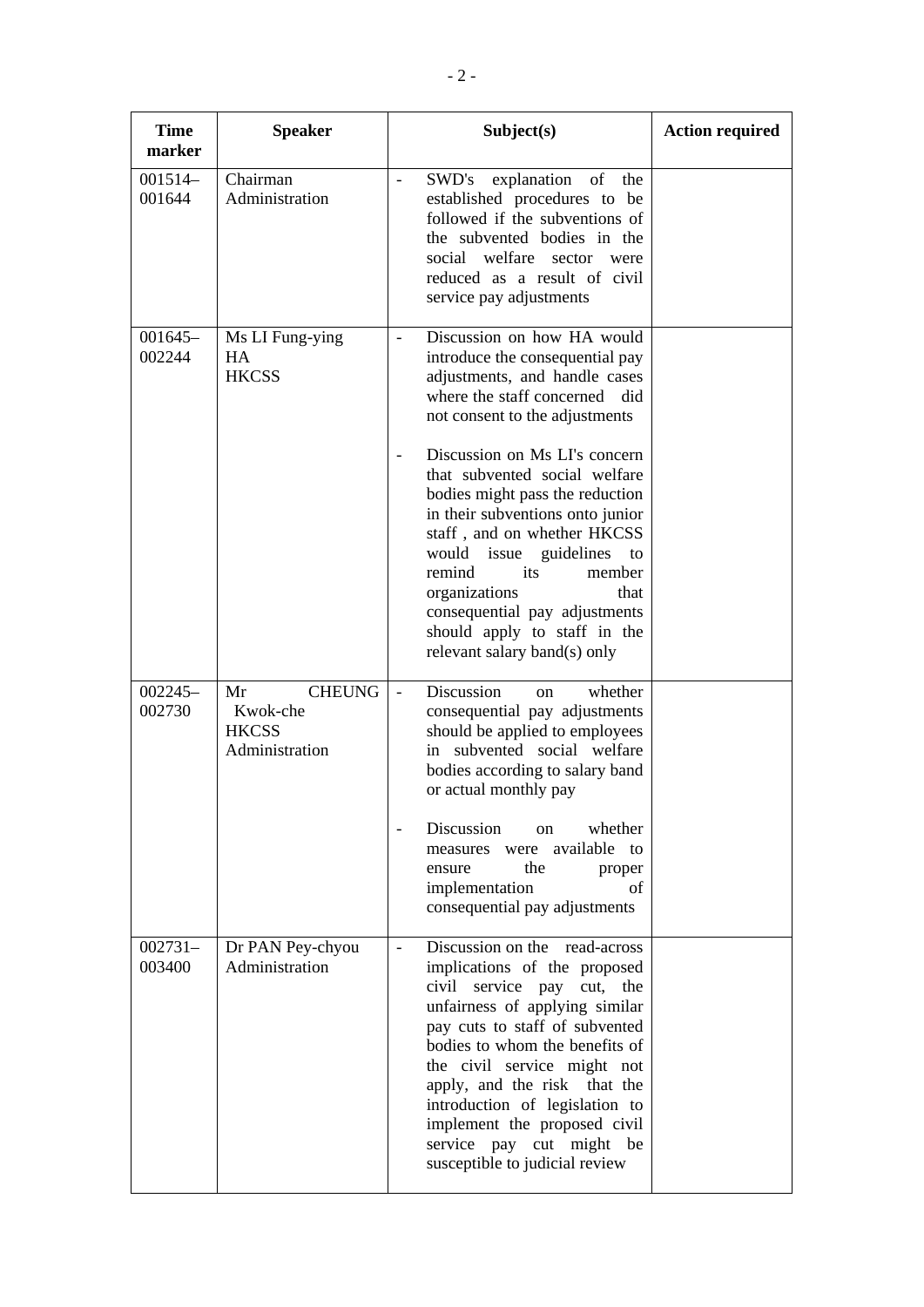| <b>Time</b><br>marker | <b>Speaker</b>                                                                 | Subject(s)                                                                                                                                                                                                                                                                                                                                                                                                                                                                                                                                                                                                                                                                                                                                                                      | <b>Action required</b> |
|-----------------------|--------------------------------------------------------------------------------|---------------------------------------------------------------------------------------------------------------------------------------------------------------------------------------------------------------------------------------------------------------------------------------------------------------------------------------------------------------------------------------------------------------------------------------------------------------------------------------------------------------------------------------------------------------------------------------------------------------------------------------------------------------------------------------------------------------------------------------------------------------------------------|------------------------|
| $003401-$<br>003737   | Chairman<br>Mr<br><b>CHEUNG</b><br>Man-kwong<br><b>HKCSS</b><br>Administration | Administration's<br>clarification<br>in response to Mr CHEUNG<br>that the proposed pay reduction<br>in the upper salary band and<br>above was<br>subject to the<br>proviso that no pay point in the<br>upper salary band should be<br>less than \$48,700 (i.e. \$300)<br>the upper limit of<br>above<br>\$48,400 of the middle salary<br>band) and such proviso was<br>necessary to ensure the dollar<br>value of those pay points in the<br>lower bound of the upper<br>salary band after reduction<br>would not be lower than the<br>pay points in the upper bound<br>of the middle salary band<br>Discussion on whether<br>the<br>proposed civil service pay cut<br>would affect staff of subvented<br>bodies whose employment was<br>not funded by Government<br>subvention |                        |
| 003738-<br>004048     | Ms LI Fung-ying<br>HA<br><b>HKCSS</b>                                          | Discussion on how HA would<br>$\frac{1}{2}$<br>handle cases where its staff did<br>not consent to the likely<br>consequential pay adjustments<br>Discussion on whether HKCSS<br>would issue to its member<br>organizations guidelines on the<br>implementation<br>of<br>consequential pay adjustments                                                                                                                                                                                                                                                                                                                                                                                                                                                                           |                        |
| 004049-<br>005001     | Chairman<br>Mr<br><b>CHEUNG</b><br>Kwok-che<br>Administration                  | Administration's<br>clarification<br>in response to Mr CHEUNG<br>that the pay trend survey only<br>tracked the year-on-year pay<br>adjustment in the private sector<br>and that the fringe benefits of<br>employees in the private sector<br>were not taken into account<br>Discussion on whether staff<br>employed on service contract<br>basis would be affected by the<br>proposed civil service pay cut                                                                                                                                                                                                                                                                                                                                                                     |                        |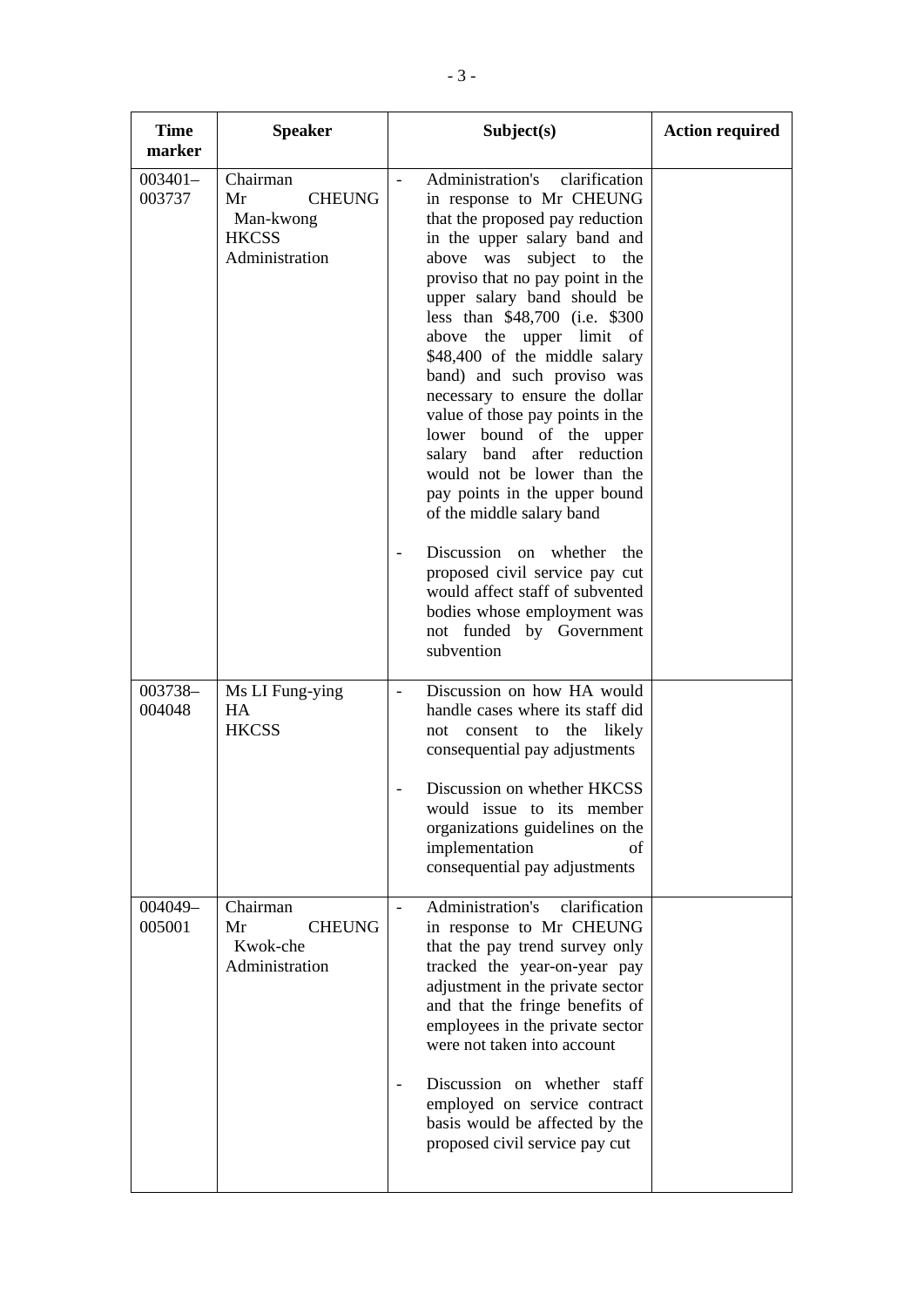| <b>Time</b><br>marker | <b>Speaker</b>                                                | Subject(s)                                                                                                                                                                                                                                                                                                         | <b>Action required</b>                                                        |
|-----------------------|---------------------------------------------------------------|--------------------------------------------------------------------------------------------------------------------------------------------------------------------------------------------------------------------------------------------------------------------------------------------------------------------|-------------------------------------------------------------------------------|
|                       |                                                               | Discussion<br>how<br>the<br>on<br>subventions<br>for<br>subvented<br>bodies in the social welfare<br>sector would be adjusted<br>Discussion<br>whether<br><sub>on</sub><br>measures, including complaint<br>channels and penalties, were<br>available to ensure the proper                                         |                                                                               |
| 005002-<br>005826     | Dr PAN Pey-chyou<br><b>HA</b>                                 | implementation<br>of<br>consequential pay adjustments<br>Request for details on how the<br>subventions<br>for<br>subvented                                                                                                                                                                                         | Administration to                                                             |
|                       | Administration                                                | bodies including HA and most<br>of those in the social welfare<br>sector would be adjusted                                                                                                                                                                                                                         | provide<br>information<br>(paragraph 3<br>of<br>minutes)                      |
|                       |                                                               | Discussion on the differences<br>in the employment terms of<br>HA staff employed at different<br>times of HA's development,<br>and the perceived unfairness of<br>applying similar pay cuts to<br>notwithstanding<br>them<br>the<br>above differences                                                              | Administration to<br>provide<br>information<br>(paragraph 3 of<br>minutes)    |
| 005827-<br>011029     | Chairman<br>Mr<br><b>CHEUNG</b><br>Kwok-che<br>Administration | Request for details on how the<br>subventions<br>for<br>subvented<br>bodies in the social welfare<br>sector would be adjusted                                                                                                                                                                                      | Administration to<br>provide<br>information<br>(paragraph 3<br>of<br>minutes) |
|                       |                                                               | Request for the number of<br>staff<br>SWD<br>members<br>who<br>would be affected by the<br>proposed civil service pay cut<br>Discussion on whether staff<br>employed on service contract<br>basis would be affected by the<br>proposed civil service pay cut<br>their monthly<br>if<br>salary<br>exceeded \$48,400 | Administration to<br>provide<br>information<br>(paragraph 3<br>of<br>minutes) |
|                       |                                                               | Administration's explanation in<br>response to Mr CHEUNG of<br>the rationale for imposing pay<br>cut on only those civil servants<br>with<br>monthly<br>a<br>salary<br>exceeding \$48,400                                                                                                                          |                                                                               |